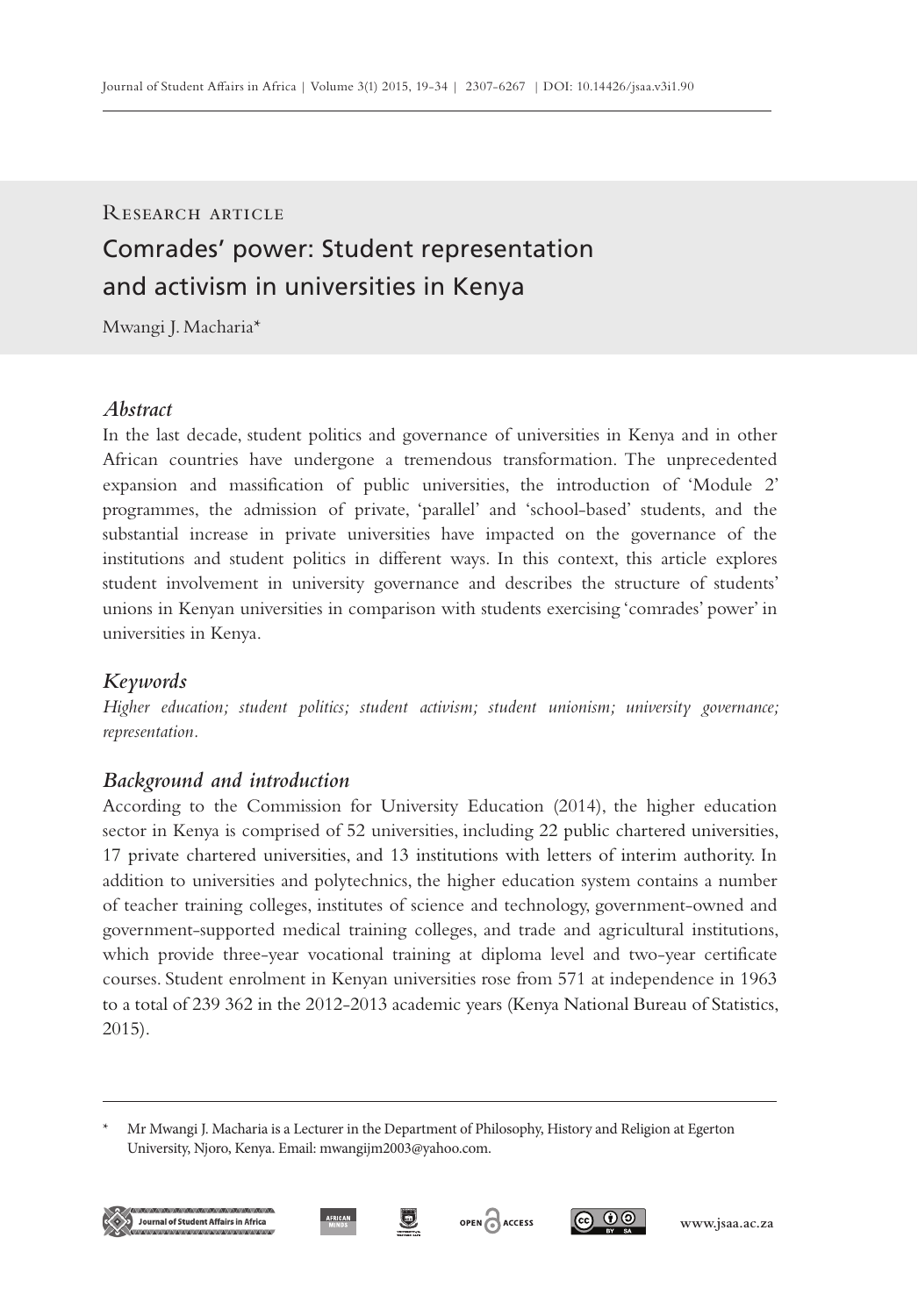Private higher education in Kenya can be traced to the colonial period when missionaries established schools and colleges for their converts. The first private institutions of higher learning were St Paul's United Theological College (1955) and Scott Theological College (1962). In 1970, the United States International University (USIU) established a campus in Nairobi. These early universities offered degrees in the name of parent universities abroad. For a long time, the government did not give accreditation to these private colleges or universities. Thus, the evolution of private higher education and the privatisation of universities were a response to two developments. Firstly, there was the increasing demand for higher education in the face of the financial inability of the government to expand admissions and subsidise students in public universities. This was a key impetus for the growth of private universities. Secondly, there was the desire by the management of public universities to stall the collapse of the institutions and reverse the decline in the quality of their programmes. The increased demand for university education led the government to encourage the establishment and accreditation of private universities in the 1990s. This phenomenal growth has not satisfied the increased need for university education in Kenya. The phenomenal growth has also increased the need for transformation and the restructuring of student governance and representation in order to effectively highlight and address issues affecting the growing number of students.

Over the last few years, there has been a massive expansion characterised mainly by upgrading some middle-level colleges to university status. This has been occasioned by the increasing numbers of students joining the universities through the Joint Admissions Board and the Self-Sponsored Program (SSP). The rising number of students has also been occasioned by the increase in conversion of several middle-level colleges to fully fledged universities (Bosire, Chemnjor & Ngware, 2008). In early 2014, for example, Kenya upgraded 15 such colleges into fully fledged universities in a bid to raise capacity for at least 10 000 extra students annually.

The rapid rise in the student population has raised significant issues regarding student representation and governance in both public and private universities. New data from the government shows that enrolments in state universities rose by 41%, from 195 428 in 2012 to 276 349 by the end of 2014. In contrast, admissions to private universities increased by just 7.1%, from 45 023 in 2012 to 48 211 in 2013. As a result of the admissions jump in public institutions, overall student enrolment shot up by 34.9% nationally to reach 324 560, as against 240 551 in 2012. Kenya's Ministry of Planning attributes the rise to new courses, the upgrading of university colleges to universities, and the expansion of private universities. Enrolments are expected to hit new highs this year as the government starts admitting state-funded students to private universities – currently, state-funded students can only join public universities (Kenya National Bureau of Statistics, 2015).

In this context, this article engages with two specific questions:

- What is the structure of student representation and participation in university governance in public and private universities in Kenya?
- What is the nature of 'comrades' power' and student activism in universities in Kenya, and what may account for changes and different patterns in public and private institutions?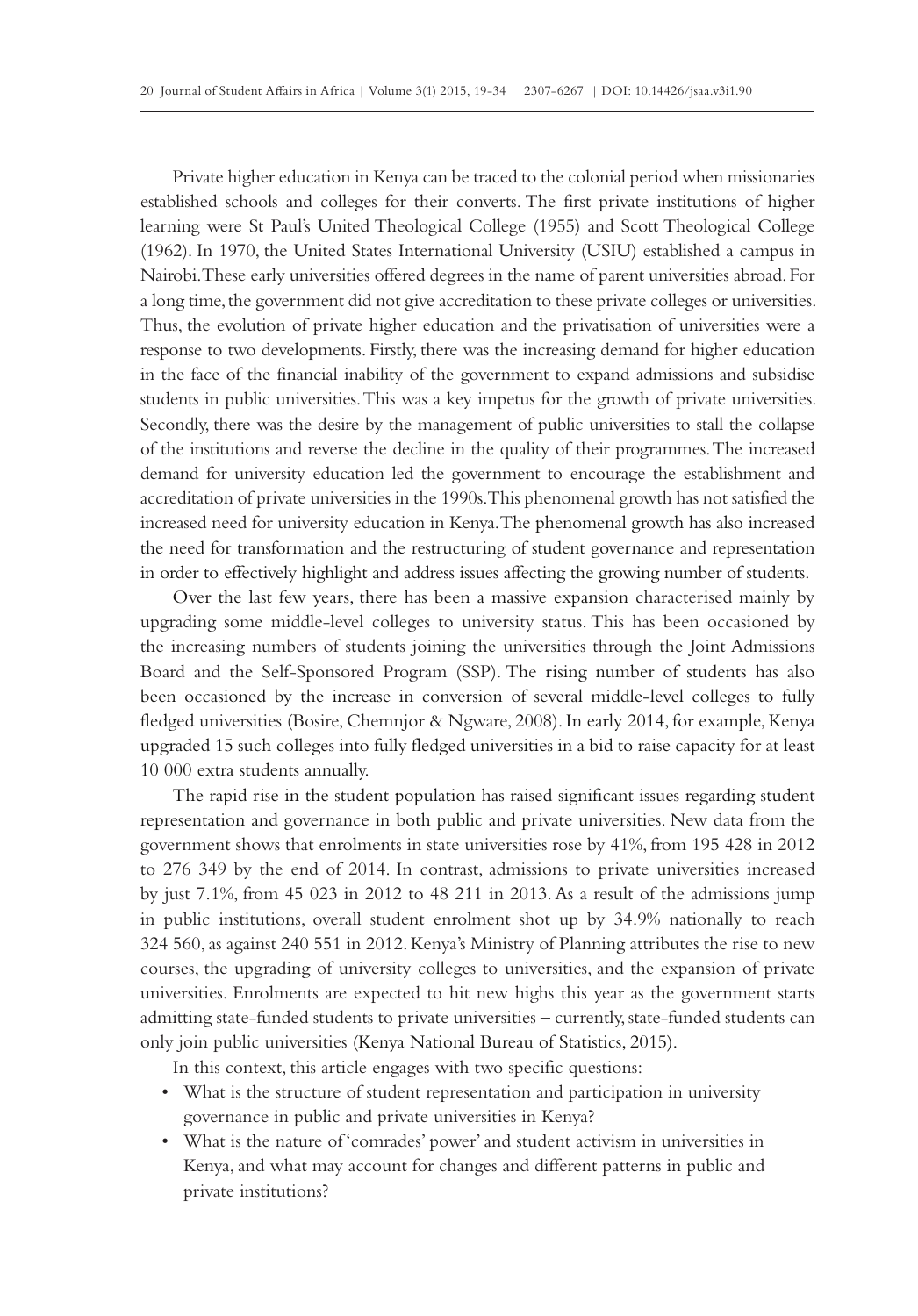# *Methodological approach*

This article is largely descriptive and exploratory in design (cf. Creswell, 1998; Babbie, 2001; Bogdan & Bilken, 2003). It draws on available literature related to student governance, student politics and activism internationally, as well as in Kenyan universities, which was supplemented with information from the field. For the former, library and Internet searches provided a considerable amount of literature. The documentary sources used included published books, journal articles, magazines, as well as unpublished materials such as dissertations, and conference and seminar proceedings. In particular, they were useful in demonstrating the nature of student politics, representation and organisational characteristics in public and private universities in Kenya, as well as the significant similarities and differences in exercising 'comrades' power' in public and private universities in Kenya.

In addition, the article draws on conversations with student leaders held on the main campuses of four universities: two public universities, that is, Kenyatta University (KU) and Egerton University (EU), and two private universities, that is, the United States International University (USIU) and Mount Kenya University (MKU). The study does not attempt to provide a comparative analysis of student politics between these four institutions; rather, they serve to ensure that the overall discourse provided in this paper is informed by a variety of institutions.

Overall, the article to present a reflective account that raises questions and informally starts making propositions towards a deeper understanding of historical changes and contemporary patterns of student politics in Kenyan public and private universities and their significance.

#### *Governance and universities in Kenya*

Governance is a relational concept whose meaning depends on the context in which it is applied. While there is a variety of definitions of 'governance' found in the literature, which makes a single, unanimously comprehensive definition difficult, a common element in conceptualising governance in higher education is the notion of a multifaceted web of interaction and relationships among bodies operating at different levels, depending where, by whom and when the decision is made, and on what aspect (cf. Obiero, 2012). Governance is also viewed as the structure of relationships that authorise policies, plans, and decisions, and account for their probity and responsiveness (Meek in Amaral, Meek & Larsen, 2003). On the same note, it is described as decision-making patterns of authority distribution (Margison & Considine, 2000, p.7; also see: Meek in Amaral et al., 2003).

Higher education governance can be viewed in terms of two levels: institutional or internal governance and external or system governance (De Boer & File, 2003, p.10). External governance encompasses the vast array of macrolevel structures and relationships through which the regulatory frameworks and policies for higher education are developed, funding is allocated to institutions, and institutions are held accountable for the way it is spent. It also includes less formal structures and relationships which steer and influence organisational behaviour across the system. Institutional governance refers to the structures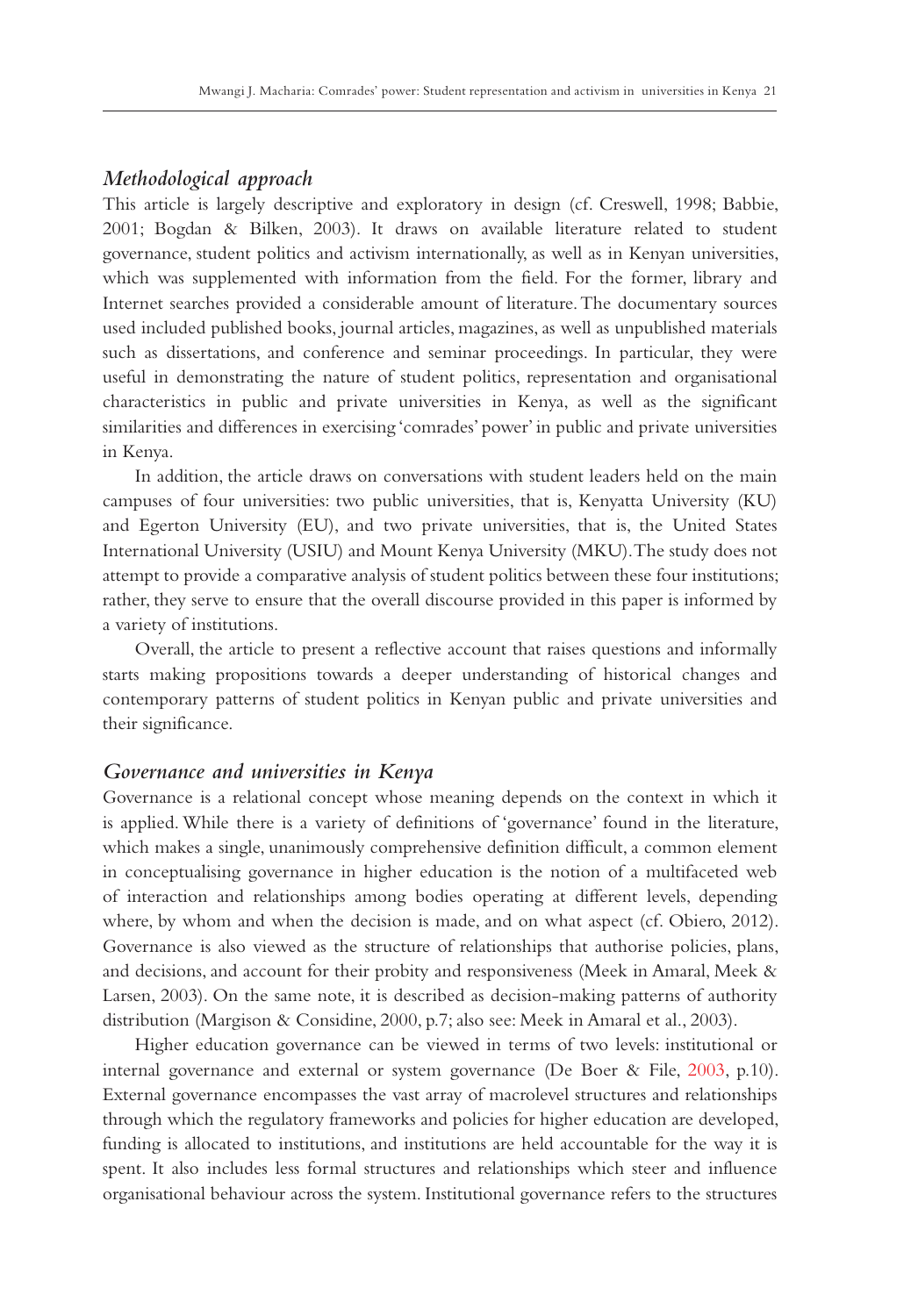and processes within individual institutions that establish responsibilities and authority, determine relationships between positions, and thereby define the way through which all stakeholders in a university setting relate to one another (Maassen 2003; de Boer & File, 2003). The relationship between these two levels determines the characteristics of individual higher education institutions, how they relate to the whole systems, the nature of academic work, and, more importantly, the ways the institutions are organised and governed. This article focuses on the institutional level governance.

For a very long time, institutional governance in Africa has been based on a top-down model. This has been challenged frequently in favour of a more inclusive, democratic, and participatory model of governance and leadership in keeping with notions of democratic representation (De Boer & Stensaker, 2007), the more traditional notions of shared governance, or the concept 'distributed leadership' (e.g. Harris, 2004). The latter is a rather new concept where responsibilities and activities are distributed across a wide range of people within each specific context (e.g. Lumby, 2003, p. 283). Thus, Obondo (2000) argues that, in order to effect a democratisation of higher education management in Kenya, existing organisational structures, their composition, operational rules and procedures, have to be modified consistent with the demand for an all-inclusive approach to academic administration. Obondo continues by arguing that democratisation of decision-making is important not only because many conflicts arise from an unequal power relationship, but also because universities are advocates of democratic institutions and should therefore practise what they preach.

The governance of universities typically provides a mechanism through which students can organise themselves in a governance structure that enables them to articulate their views. In considering how student governance is operationalised in private universities and in public universities that are increasingly privatising most of their students, one cannot fail to notice the drastic change from the notions of shared governance that traditionally gave academics and their students greater leeway in the governance of the institutions to the recent introduction of more corporate governance structures. The latter have increasingly diminished the power of students and academics in making binding decisions.

The rapid growth and expansion of universities in Kenya have therefore raised contradictory issues of governance in terms of the ways in which both public and private universities are run. In Kenya today, both public and private universities have embraced, in varying degrees, a democratisation of decision-making. On the one hand, the Universities Act of 2012 promotes wider representation and participation of staff and students in key university governing bodies, and allows staff a greater say in selecting senior university administrators. In the past the president of Kenya used to be the chancellor of all public universities, who, in turn, appointed the vice-chancellors and members of a university's council. This meant that the government played a key role in the internal governance of public universities. The Grand Coalition government, which came into power after the post-election violence in 2008, introduced far-reaching reforms in the running of public universities. Today, each university has its own chancellor and the appointment of the vicechancellors is done through competitive bidding. Moreover, the government interferes very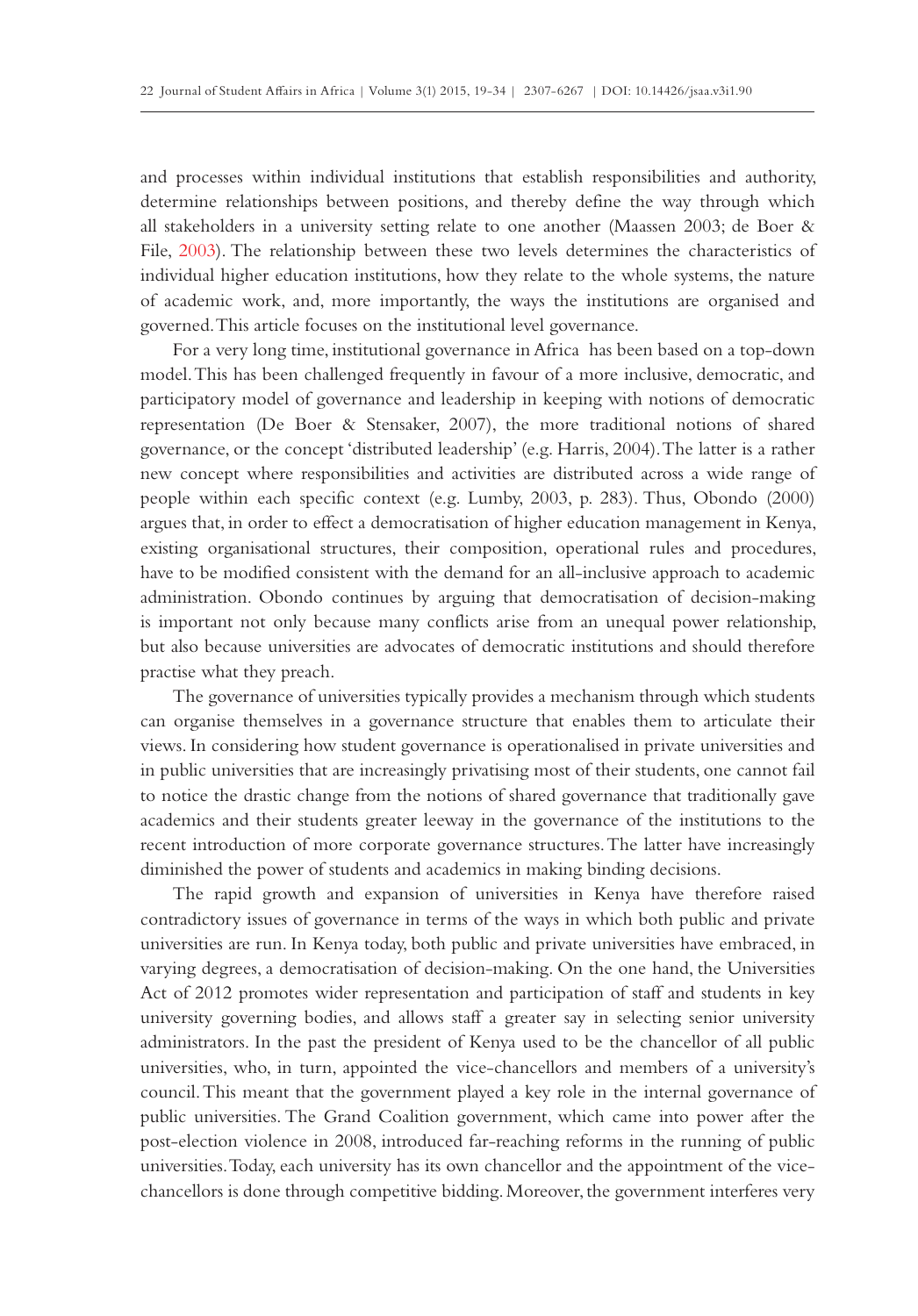minimally in the running of private universities, apart from, for example, through the role of the Commission for University Education (CUE) in awarding charters and letters of interim authority. It is arguable that the Universities Act of 2012 has led to the emergence of new governance cultures in institutions. A unique hybrid of two modes of governance, devolved and centralised, seems to have been introduced through the new Act. This model of governance is a kind of 'devolved centralisation' which seems to favour a corporate governance structure. At the same time, it did not seem to do much in enhancing the voice of the students' union.

#### *Student involvement in university governance in Kenya*

Student involvement in university governance illustrates students' willingness to participate in the life of the university. As studies of student engagement have shown, it involves additional educational benefits for students. Moreover, Wood (1993 in Obiero, 2012) carried out a study in three colleges regarding faculty, student and support-staff participation in governance in which he found that these groups provided valuable sources of information for decisionmaking. Other studies have also had positive outcomes concerning student participation and the ability of students to make significant contributions to the quality of decisions (Zuo & Ratsoy, 1999; Menon, 2005). Wood further argued that students may not be in a position to effectively represent the interest of their group if they have no place on university boards (or councils). Provided that a university comprises various internal stakeholders such as administrators, teaching and non-teaching staff, and the students, who interact in everyday activities of the university, their voices should be heard at the same level and the decision-making organs of the university should include all stakeholders in keeping with the 'stakeholder society' (De Boer & Goedegebuure, 2003, in Obiero, 2012, p. 8).

As stated earlier, Kenya has in the recent past experienced unprecedented growth in and expansion and massification of, universities. The introduction of 'Module 2' programmes, the admission of 'private', 'parallel' and 'school-based' students, and the substantial increase in private universities have impacted on the governance of the institutions. With this rapid growth and expansion, issues of governance have presented challenges in terms of the ways in which both public and private universities are run in the country. Most of these challenges affect students directly and indirectly, since they are the key stakeholders in these institutions. Students form the biggest body in the university and, without them, the university would not serve its purpose (Obiero, 2012). Although students have representatives in university councils, senate and faculty management committees, they are sometimes excluded when crucial matters such as examinations are being discussed.

Student representation in Kenyan universities takes place through students' unions and students' associations at institutional level and also through the Kenya National University Students Union at national levels. These levels of representation are necessary in the area of reform if the challenges of governance in the institutions are to be addressed. Each of the public universities in Kenya has a student governing body referred to by different names such as students' union, student government or congress. Whichever designation is used, this is a body that is akin to a student parliament; it has office bearers who are elected after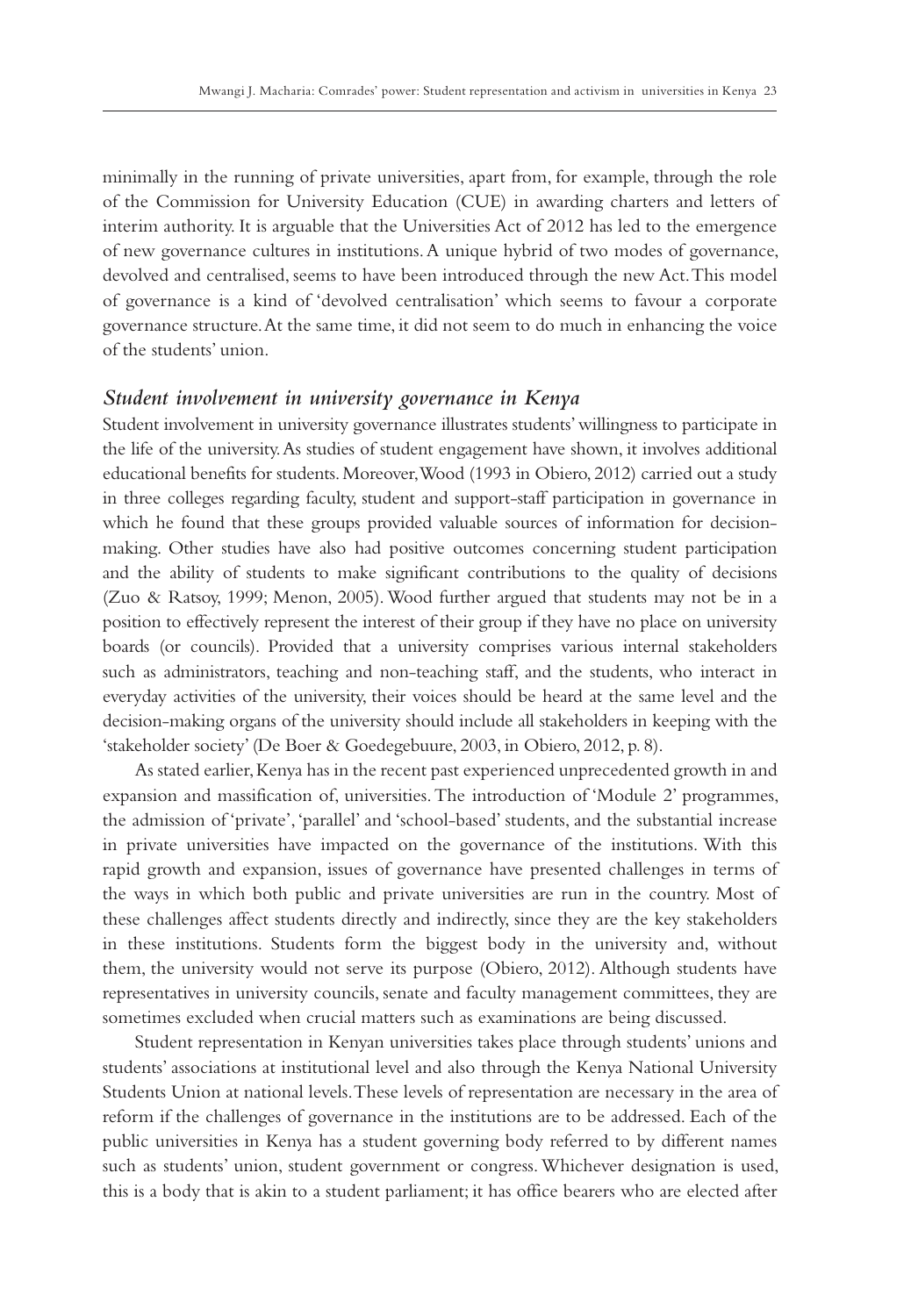each academic year (Bosire et al, 2008). The function and structure of the students' unions in Kenya's public university system are more or less similar to those in other universities in the rest of the world. Generally, the students' union is both a student platform for addressing various social, political and corporate issues of the student community and a link between students and university management (Egerton University, 1999a).

Current reforms have increased the number of students elected as representatives. The increase in student enrolments has led to each hall electing representatives to the student unions. There are also representatives of non-resident students; representatives according to mode of study; school-/faculty-based representatives; as well as representatives of special groups based on, for example, gender and disability. This means that the student council of today is a fairly large body. This enlargement of student representation is not, however, proportional to the increase in student enrolment. The increasing student population has not seen a corresponding increase in leaders who can articulate issues of student representation, which implies increasing pressure on those handling student issues. Obiero (2012) argues that student associations and unions represent an important resource in the university's effort to confront current and emergent governance crises, as student representatives have been noted to have the capacity to diffuse potential conflicts. This they can do through regular meetings with their members and the administration, and by designing a mechanism for regular communication, thereby restraining their colleagues from unnecessary conflicts (Obondo, 2000). In addition, there are other benefits of involving students in the running of the university which do not need to be repeated here (e.g. Luescher-Mamashela, 2013; Obiero, 2012; Obondo, 2000).

In most universities in Kenya, the students' unions also supplement the services that are offered by the university. These include services such as assistance with academic and administrative problems, peer counselling, the provision of financial assistance for needy colleagues, offering study facilities and services, and running businesses such as bookstores, Internet cafes, tuck shops and restaurants (Luescher, 2009). In this case, they have to work together with senior managers such as the dean of students or the director of student affairs (Luescher, 2009).

At Egerton University, for example, as is likely the case in other public universities, the students' union was established by the University Act and Statutes (Egerton University, 1999a; 1999b). With the enactment of the new Universities Act of 2012, the university developed new statutes that recognised the students' union. The union is recognised under the dean of students and the Directorate of Student Welfare. The union plays an integral role in the university in line with the the University Act, which provides that the student body must oversee and plan students' activities for the promotion of academic, spiritual, moral and harmonious communal life and social well-being. It is registered in the office of the dean of students and approved by the university senate and management. The students' union is represented in the senate (but is excluded when the senate is discussing examinations) and congress and on faculty committees. The student government comprises the following nine key offices and office bearers with their designated functions (SUEU, 2002): the executive chairperson, the executive vice-chairperson, the secretary-general, the organising secretary,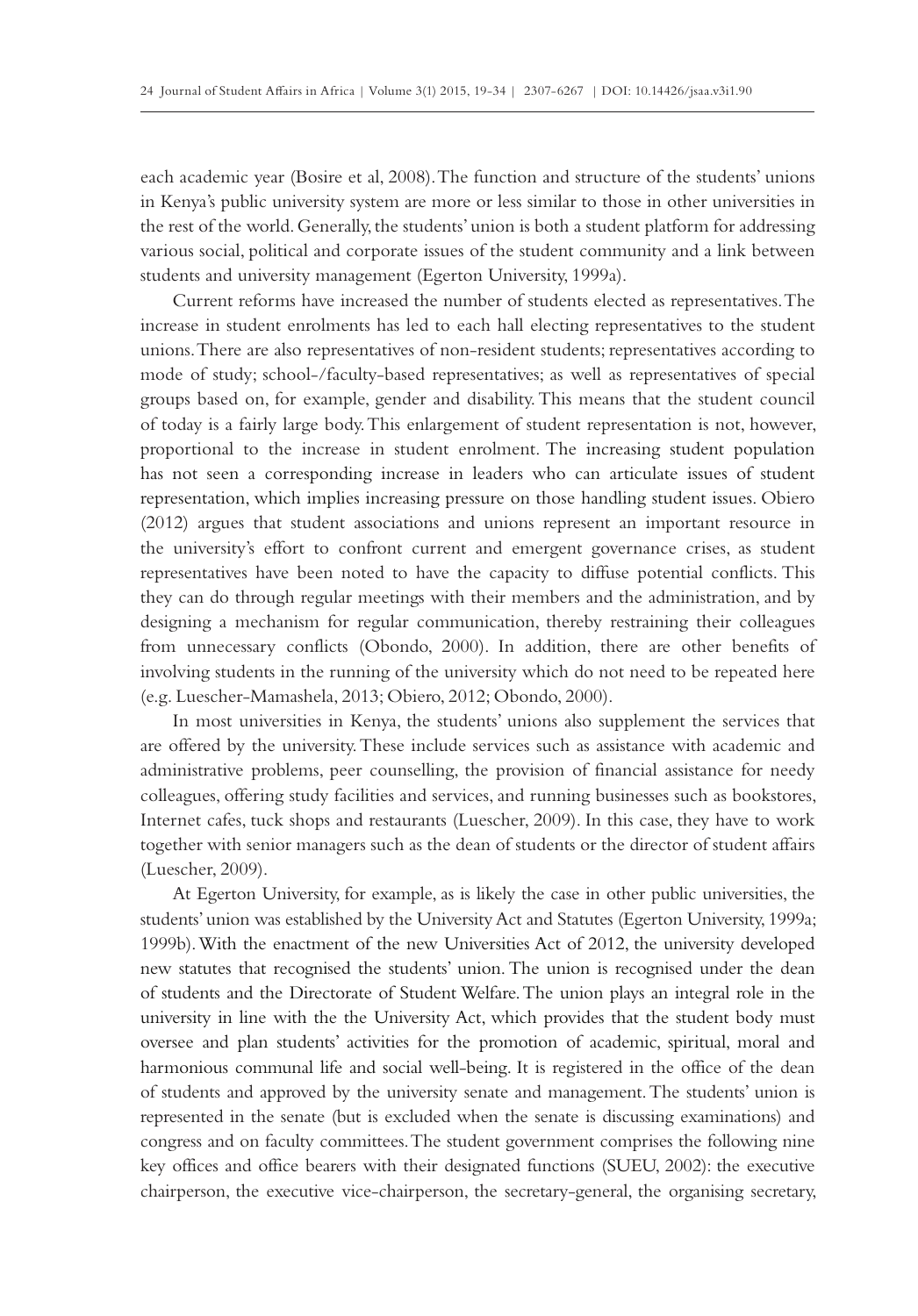the treasurer, the director: welfare, the director: academics, the executive secretary, and the director: sport and entertainment. These titles may differ from one university to another, but generally indicate the main offices, which also make up the executive organ of the union, or Students' Representative Council. The other two organs are the Students' Governing Council and the Committees of the Union. The former consists of the executive, constituency representatives, year representatives, religious representatives, representatives of clubs and associations, representatives of non-resident students, sports and entertainment representatives and corporate members. The latter are a creation of the executive and consist of, but are not limited to, the Academic Affairs Committee, Welfare Committee, Finance Committee, Students' Centre Committee, External Affairs Committee, Sports and Entertainment Committee, Editorial Committee and Discipline Committee (Barasa, 2002).

The students' union is therefore a legal entity recognisable in university administration and governance. It has a guiding constitution that determines and controls the activities of student leaders and their responsibilities to the student body and to the university as defined by the various organs. As a legal entity, the students' union has various rights and obligations, such as holding term elections, collecting funds, organising meetings, and disciplining its members. All students of Egerton University are automatically members of the Students' Union, for which they pay union fees as part of their university fees. This is the source of funding for the union.

At Kenyatta University, students are represented by the officials of the Kenyatta University Students' Association (KUSA). The association was established in 1995. All bona fide students of KU are automatically members of the association upon registration. It was formed so as to take into consideration the needs and views of students. Like those associations at other universities in Kenya, KUSA was banned owing to the uprisings in support of multiparty democracy in the country in the late 1990s. It is now ten years since the re-establishment of KUSA with the aim of being involved in matters affecting students within the university (Obiero, 2012).

KUSA is run by an executive body and a congress made up of students elected through democratically run elections. The Congress is made up of the Executive Council and other ex officio and elected members. The Executive consists of the president, vice-president, secretary-general, deputy secretary-general, finance secretary, academic secretary, organising secretary, gender and social welfare secretary, special needs secretary, and the chairperson of each of the satellite campuses (as provided for in the constitution). The speaker of the congress is an ex officio member of the Executive.

Student involvement in governance in private universities in Kenya seems to be based on the South African model of a Students' Representative Council (SRC). Yet, like elsewhere, student governments in private universities and colleges typically fulfil the functions of student governments: (1) representing students' interests in institutional (and national) governance structures (and related media work); (2) overseeing social activities of students and student organisations on campus, along with student involvement in the running of residences, and sports facilities; and (3) providing supplemental services for students (Hall & Symes, 2000; also see: Ojo, 1995).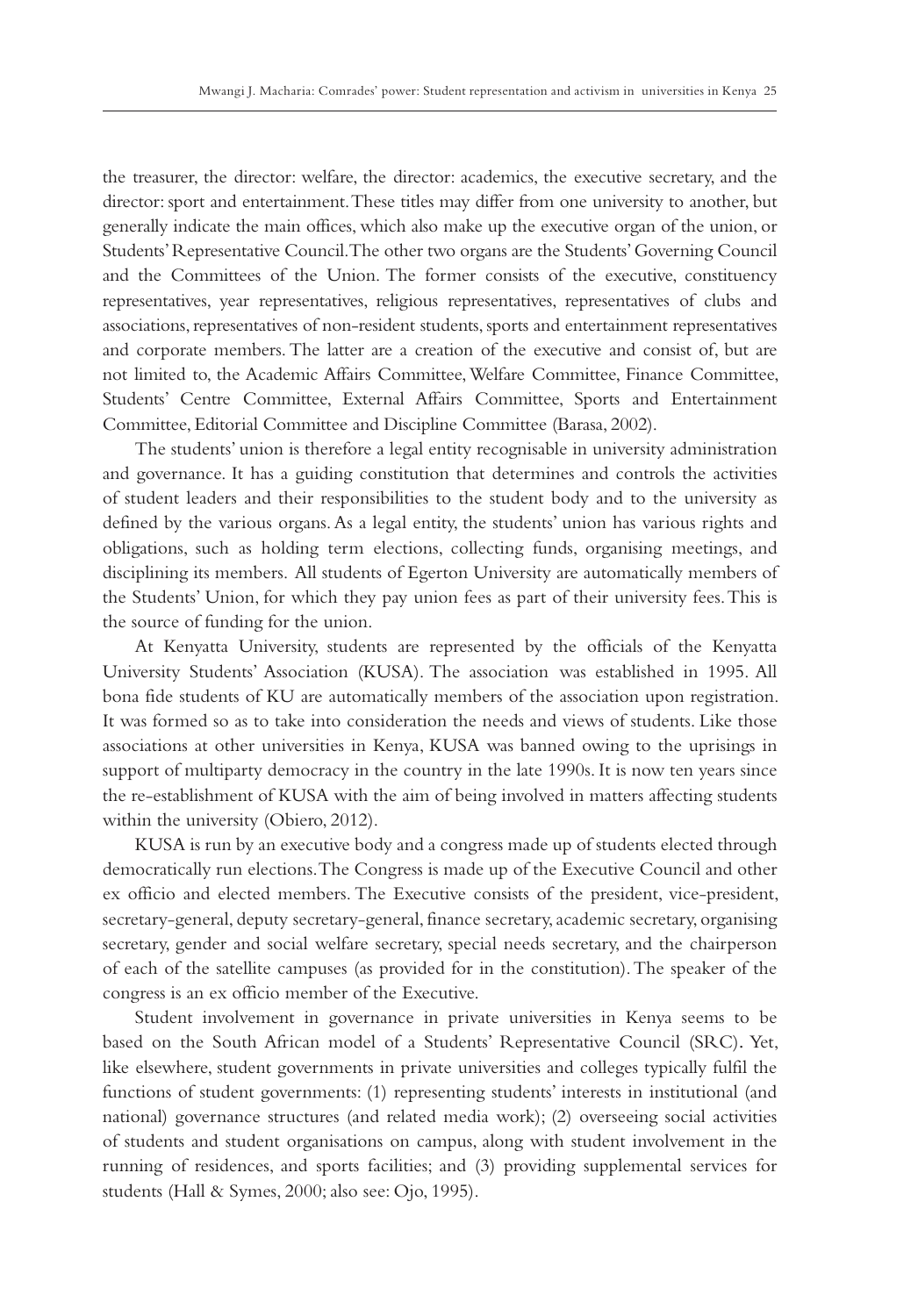#### *Student activism in universities in Kenya*

Student involvement and formal representation in university governance in Kenya have not eliminated student activism in the institutions. This may be due to the complications arising from huge student enrolments, the expansion of universities and a lack of corresponding levels and numbers of representation. Student activism may be defined as 'the informal or extraordinary political activities of students' and 'the public expression of new ideas, about shaping public debate on a topic' which is typically political in nature (Luescher-Mamashela, 2015). Student activism is not limited to higher education institutions; it has even influenced national issues in the country. In cases where students feel underrepresented, misrepresented or not represented at all in the formal decisionmaking processes of university governance, the likelihood of student activism increases. In most universities in Kenya, student activism has been blamed for the numerous strikes and closures over the past decade, thus prolonging the time required by students for completing their studies, disrupting academic life, and driving prospective students and staff to private and overseas institutions (Mwiria et al., 2007).

Bakke (1966), after studying student activism in six different countries, has proposed a set of insights or hypotheses about the roots and soil of student activism. Firstly, student activism is a product of a stage of youth in the maturation process. Student activism is a function of the universal search of adolescent youth for an adult role in society, for selfidentity and for social integration, and of their self-assertion at this stage of their maturation process. Secondly, student activism is said to be an actualisation of the image of the 'student'. Here, he argues that there are varying images of a 'student' that play a role in why students engage in student activism. Thirdly, student activism is a result of the youth's involvement in societal problems. Lastly, student activism is a result of students' relations wit other action groups. This highly influences the minds and attitudes of radical students, thus shaping their focus in interacting with such groups and encouraging them all the more to participate in student movements.

In Kenya, student activism has been closely associated with the slogan 'Comrades' Power!'. Bakke's idea of the roots of student activism being found in an activist, youthful, emancipatory student identity yearning for, and forged, in unity with other groups which struggle for democratisation, social justice, and human rights seems to capture that relation. The call for 'Comrades' Power!' in Kenya has its roots in the independence struggle; it has been heard chanted during the democratisation process of the 1990s, during recent student protests, and even during campaigns for students' union elections.

# *The nature of students'politics, representation and organisation in public and private universities*

Student activism or 'comrades' power' has undergone several transformations in the history of Kenya. University students of the 1960s were not involved in politics. This is because they were supplied with the basic necessities during their studies and had guaranteed positions in the ranks of the emerging national bourgeoisie upon graduation. However, after 1970, changes occurred that made university students abandon their ivory-tower mentality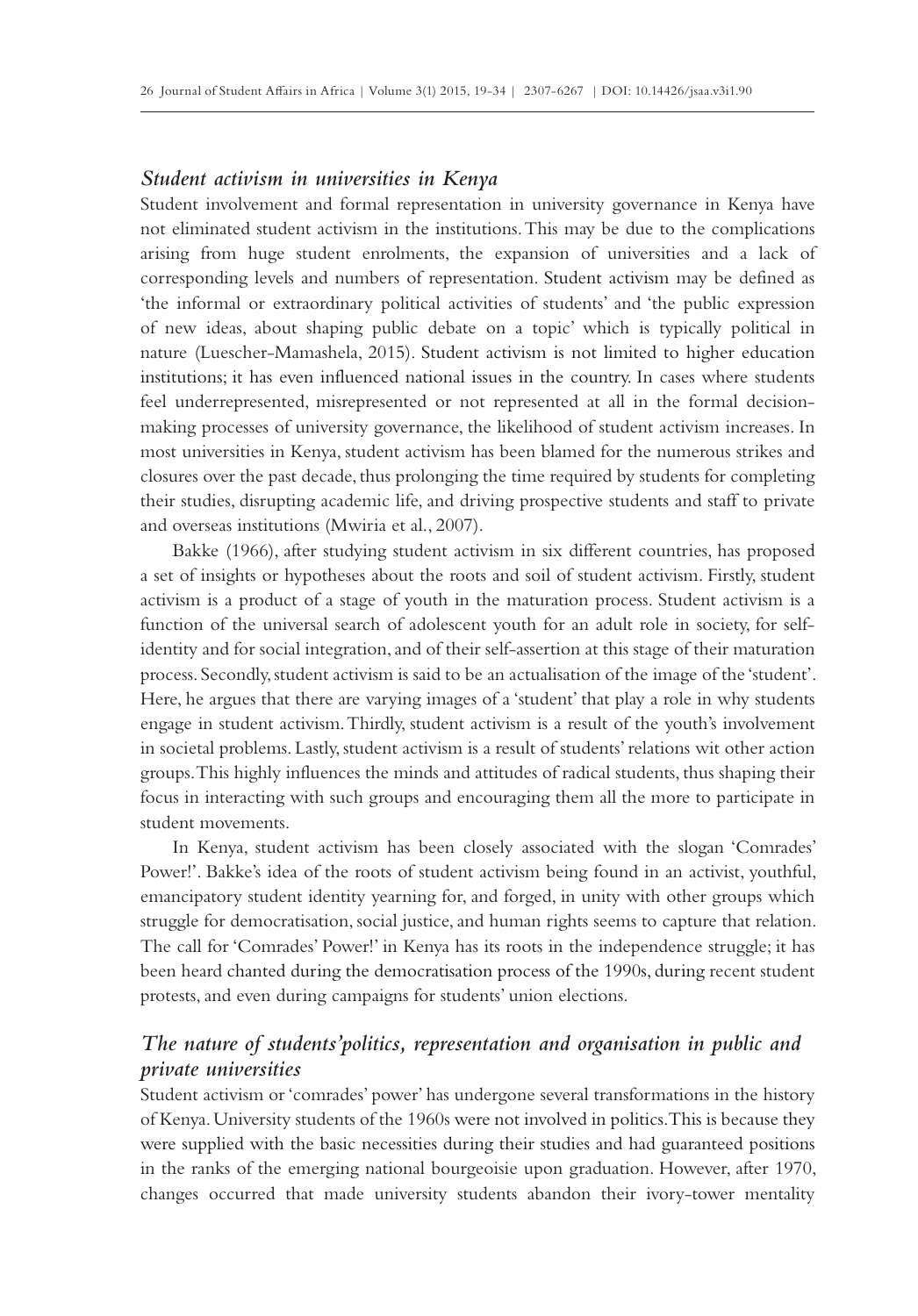and begin a systematic engagement in political action, including violent confrontation. The political apex of student activism was reached in the mid-1970s and lasted to the mid-1990s, by which point student action was more likely to be accompanied by demands for democratic reform. In Kenya, university students have been leaders of protest, activism and dissent, strikes, and demonstrations – as in many other countries (Altbach, 1989; Brickman & Lehrer, 1980; Light & Spiegel, 1977; Miser, 1988). Mazrui (1995) says that, in the 1960s and 1970s, African students were often the vanguard of democratic defiance in many African countries. It may well be that Kenya would still be wallowing in dictatorship today were it not for the orchestrated street demonstrations by University of Nairobi students in the period leading up to multiparty politics.

The university students, through their leaders, have presented to Kenyans and to the democratisation process the power to riot, to protest, and to stand up for their rights, commonly referred to as 'comrade power'. Street demonstrations in Nairobi and other towns are almost synonymous with university students. Mazrui (19995, p.165) says:

The relationship between the government and students is often the most difficult… Since government relations with students are often the most difficult, they are the main cause of political confrontations on Third World campuses.

This is certainly true of the campuses of Kenyan public universities. Kenyan public universities face a strained relationship with university management because of decisions and actions that management takes without prior consultation with the student body. For example, in 2009, Kenyatta University students rioted violently in protest at 2 000 students not being given ample time to clear their university fee arrears in order to register. Conversely, the relationship at private universities in Kenya, between management and student body is different. It appears that, at private universities, there is proper prior consultation on important issues affecting students. This may be one of the reasons why student activism in these institutions is absent or only minimal.

During democratisation process of the 1990s, the term 'university students' was associated with fights, riots, stone-throwing, and so forth, all in utter rebellion at unpopular government moves. 'Comrades power' was a household term at the time. Students joined civil society groups and the National Convention Executive Council (NCEC) in making Kenya almost ungovernable through protests, eventually forcing President Moi and the then ruling party, the Kenya African National Union (KANU), to concede to multiparty elections and establish other democratic institutions and structures (Mazrui, 1995). Even before Moi, during Kenyatta's era, the regime had crushed all opposition, with only one real threat left: university students and the university community. The universities were part and parcel of the national political discourse; opposition politics in Kenya would not be complete without student activism. The students were proactive in campaigning for their rights and those of their fellow citizens, in spite of the unsympathetic and repressive political climate that prevailed. Student leaders could get arrested, beaten up, jailed at the infamous Nyayo House, or even be murdered in cold blood.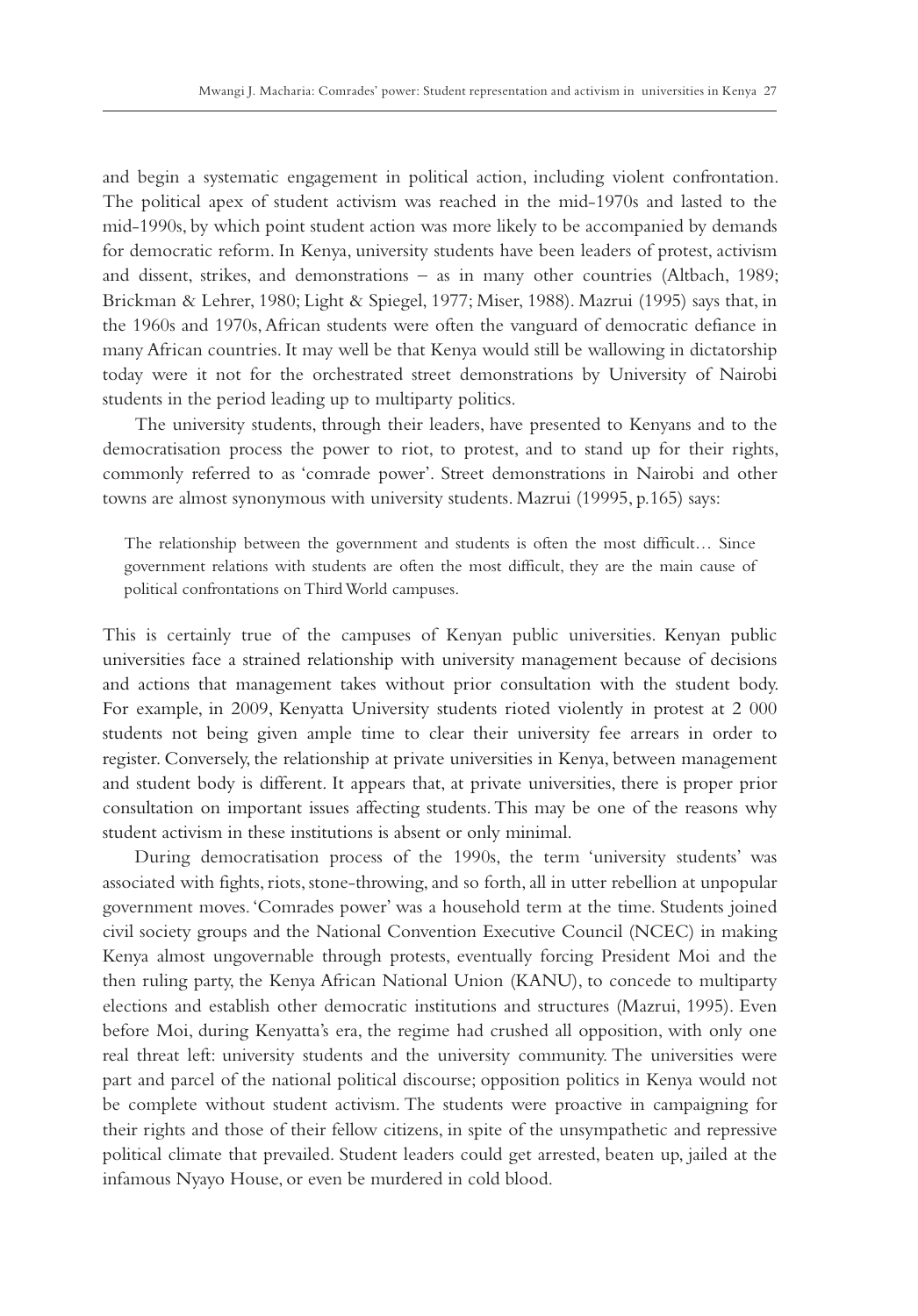Student leaders were powerful figures in the country then. The government of the day kept vigil over student activism to the extent of placing spies in major universities. The former presidents Jomo Kenyatta and Moi knew the student leaders of all the major campuses by name, and especially those of the University of Nairobi. Comrades, as they would popularly refer to one another, would proceed without fear of subjugation or intimidation to challenge the government on unpopular moves. Student activism was a public watchdog. In 1992, when the fight for multiparty democracy in Africa was at its peak, university students joined notable 'second-liberation' figures such as Kenneth Matiba, Charles Rubia, Paul Muite, and Raila Odinga, among others. The struggle successfully saw the repeal of the famous Section 2A of the Kenyan Constitution, thus ushering in a new era of multiparty democracy. Moreover, thanks to the student activism of the 1980s and 1990s, a crop of vibrant national leaders emerged. The likes of current senator for Siaya County, lawyer James Orengo, former senior adviser of Raila Odinga, Miguna Miguna, the current member of parliament for Budalangi, Ababu Namwamba, and Kenyan chief justice and president of the Supreme Court, Dr. Willy Mutunga, are but a few of the current leadership in Kenya that cut their teeth on student leadership.

In the contemporary phase, student apathy to student activism has become quite prevalent. Several issues have brought about the phenomenon. Firstly, the apathy is due to a certain 'nonchalance': Students feel they lack issues affecting them as one and they only mind about what affects them – blame it on individualism and anomie (Mwiria et al., 2007). Hence, students may ask: Why the activism? Secondly, the academicians of the 1980s were filled with radicalism, which they taught right into their lecture halls; thus lecture halls became bubbling pots of activism. Academics taught emancipation from repression without paranoia or selfishness. Meanwhile, contemporary students focus on reading, passing examinations, graduating, and getting out into the highly competitive job market. To them, a student is intelligent as long as he or she grasps the reading, passes examination and graduates exemplarily (Mwiria et al., 2007). The result is 'academic robots' who blindly conform to the repressive capitalistic system and politics. Can a student without a critical mind and ideals, agree to activism? Student apathy to politics has now become an obstacle to student activism, whereas a critical perspective on the bad politics of the day used to be the main thrust for student activism of previous student generations in the 1980s. It thus appears that the students do not mind any longer how their student organisations, and the country's politics at large, are run. Given that the vibrancy of 'comrades' power' has mainly been restricted to public universities, and students in private universities have shied away from such activism and instead focused on getting their education and qualification, do we see a convergence between public and private universities' student politics?

# *Exercising comrades' power in public and private universities in Kenya*

Universities are unique institutions in many ways, not the least because they have a degree of autonomy rare among large social institutions, and, even if this autonomy has been under attack for many years, it is important nonetheless. This is a fertile condition for exercising 'comrades' power'. Given that universities in Kenya are autonomous and provide a more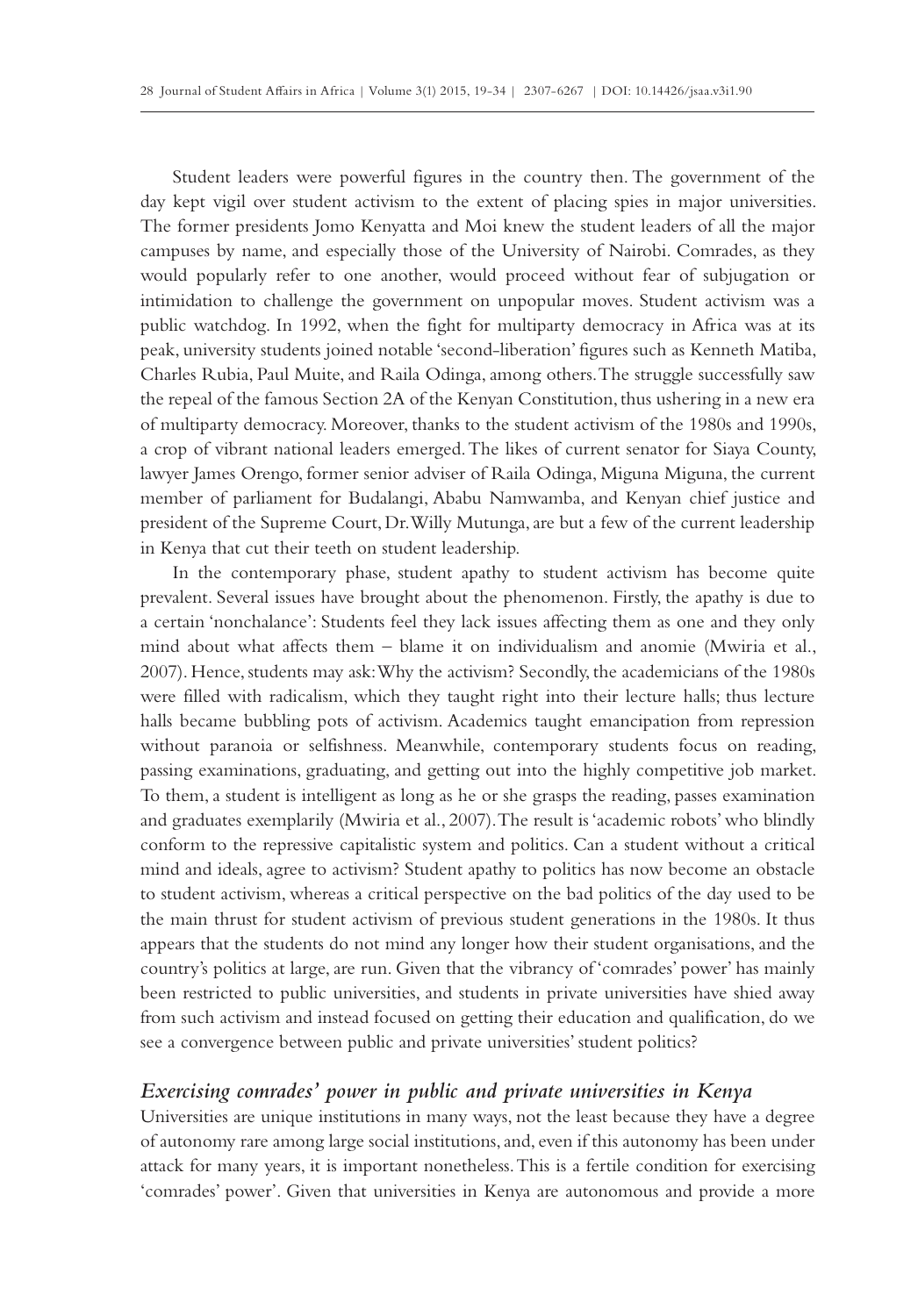liberal environment than the surrounding society, they tend to provide the conditions for exercising political activist attitudes and be the boiling pot of 'comrades' power'. Student newspapers, social media, and radio and television programmes are able to ensure that students are quickly informed of events and are able to create an atmosphere that stimulates student activism and political consciousness. Moreover, in Kenya, universities – especially public universities – are geographically located in major towns and cities. As a result, demonstors are easily mobilised at very short notice and demonstrations are huge in scope. Furthermore, these public universities normally have a large population of students involved in protests. The damage caused by the riots is often considerable, as in the case of the Kenyatta University riots of 2009. In contrast, riots in private universities are rare. One reason may be that private universities do not have the large student populations that public universities have. As a result, management is closer to the issues that affect the students, and thus these issues are easily discussed and enough information is given to the students.

Moreover, the rhythm of academic life is both a help and a hindrance to student activism (cf. Luescher-Mamashela, 2015). The amount of free time available and the volume of academic work to be done all affect student participation in activism. Student life in most public academic systems permits a good deal of free time. Many students in Kenyan public universities have a lot of free time on their hands after they have attended scheduled lectures. The sense of constant responsibility for academic work is not strong and, in general, lectures and other assignments are not compulsory in these public universities. In contrast, at private universities in Kenya, students are examined regularly by their lecturers, which seems to instil a greater sense of responsibility and leaves little time to engage in activism. There is, therefore, less time for extra-curricular activities of all kinds because of the constant assessment of work. These may be some of the reasons why student activism is more prevalent in public than in private universities in Kenya. Future studies could attempt to systematically test these propositions.

# *Conclusions*

The basic concern of this study was to explore and describe how students are represented in the governance of universities in Kenya and how student activism has changed, particularly given the current era of multiparty democracy, and greater openness and inclusivity in the governance of the institutions. Generally, student representation and formal participation in the governance of universities have increased over time, especially compared with the 1980s and 1990s. This may be due to the sociopolitical and economic changes that have occurred in the country since the democratisation process of the 1990s. In particular, student leaders have become involved in decision-making in the university through participation in the various governance structures, boards and committees. This was found to be beneficial: student leaders now formally acted as the link between the student body and university administrators and there was satisfaction among students when their ideas were implemented. This led to a more peaceful university climate. However, the study also found that most of the decisions that students made had to be vetted by the university authorities, as students were seen to lack the qualifications to have a final say in decisions. Conversely, whenever there was lack of adequate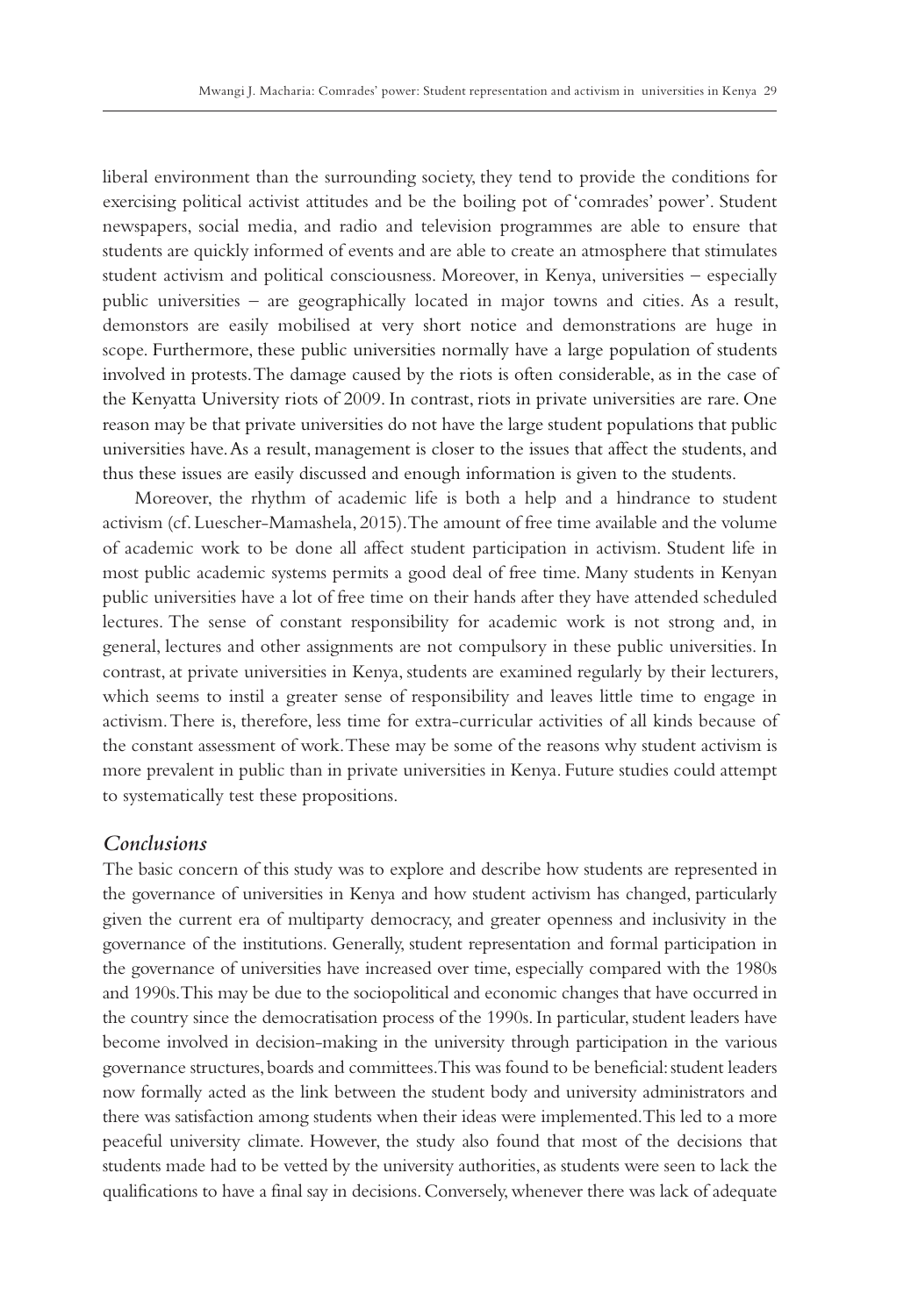consultation and involvement of students in decision-making, there was a high possibility of student unrest and activism in the universities.

Currently, in both public and private universities, the democratisation of decisionmaking within the universities has been enhanced by promoting wider representation of staff and students in key university governing bodies and by allowing staff a greater say in selecting senior university administrators. However, for democracy to flourish, and for student activism to be minimised, students, through their leaders, should be given more representation in governing organs of the university. The university management and administrators should make deliberate efforts to strengthen the students' unions and associations. It is important for power and authority to be shared and distributed fairly and decentralised effectively among all the dominant groups within the campus community.

In line with the argument of Obondo (2000), it has been proposed that democratisation of decision-making is important not only because many conflicts arise from such an unequal power relationship, but also because universities are advocates of democratic institutions, and should therefore practise what they preach. Students as stakeholders in the university should have a say in issues affecting them. Through involvement in governance, the student leaders arrive at a self-concept and divergent thinking. The skills they acquire enable them to contribute to society. It is therefore important for university administrators to give student leaders adequate opportunity to play their roles in university governance.

Finally, the article has argued that student activism and the call to 'comrades' power' have undergone changes over the years which may be associated with the changes in national politics in Kenya, the expansion of university education, and changes in the reach and general political attitudes of student bodies. In addition, student activism is more prevalent in public than in private universities. A number of propositions have been advanced in this respect, relating to the size of institutions, changes in teaching content and pedagogy, changes in the size and composition of student bodies, and the status of students and graduates in society. It would be interesting for scholars to undertake a more detailed analysis of student representation and activism in public and private universities in the East African region. Furthermore, university managers should re-examine the suitability of their governance and management models vis-à-vis the orientation of the contemporary university student. Representation and formal participation of students in the governance of universities should be an integral part of each and every aspect of university governance.

#### *References*

- Altbach, P.G. (1989). Perspectives on student political activism. *Comparative Education,* 25(1), pp. 97-110.
- Altbach, P. (2005). Patterns in higher education development. In Altbach, P.G., Berdahl, R.O., & Gumport P.J. (Eds.). *American Higher Education in the Twenty First Century: Social Political, and Economic Challenges* (2nd ed.). Baltimore: The Johns Hopkins University Press.
- Altbach, P.G. (2006). Student politics: Activism and culture. In Forest, J.F.J. & Altbach, P.G. (Eds.), *International Handbook of Higher Education* (pp. 329-345). Dordrecht: Springer.
- Amaral, A., Meek, V.L., & Larsen, I.M. (Eds.). (2003). *The Higher Education Managerial Revolution?* Dordrecht: Kluwer Academic.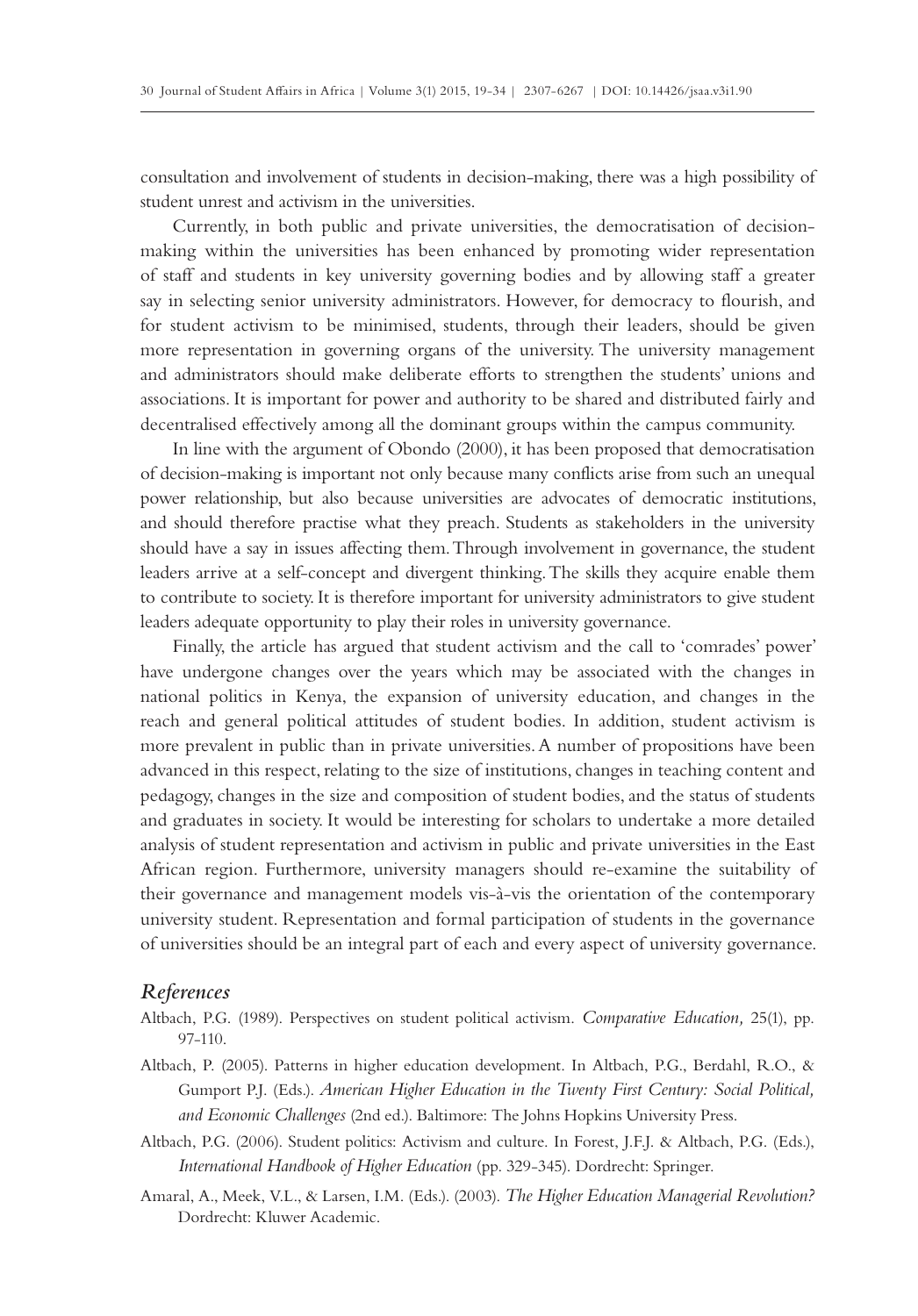Babbie, E. (2001). *The Practice of Social Research.* New York: Wadsworth.

- Bakke, E. (1966). *Roots and Soil of Student Activism*. The University of Chicago Press on behalf of the Comparative and International Education Society, p.10.
- Barasa, S. (2002). Disabusing Student Politics on Campus, *Coffee Connection*, March, p 19.
- Barnett, R. (1997). *Higher Education: A Critical Business.* Buckingham: SRHE/Open University Press.
- Bergan, S. (2003). *Student participation in higher education governance.* Retrieved December 27, 2014, from http://www.coe.int/t/dg4/highereducation/Governance/SB\_student\_participation\_ FR.pdf
- Bergan, S. (2004). *The University as Res Publica: Higher Education Governance, Student Participation and the University as Site of Citizenship*. Strasbourg: Council of Europe.
- Bogdan, R., & Bilken, K. (2003). *Qualitative Research for Education: An Introduction to Theory and Methods.* (4th ed.). Boston: Allyn & Bacon.
- Boland, J.A. (2005). Student Participation in shared governance; a means of advancing democratic Values? *Tertiary Education Management,* 11(3), pp. 199-217. DOI: 10.1080/13583883.2005.9967147
- Bosire, J., Chemnjor, C., & Ngware, M. (2008). Students' leadership in selected public universities in kenya: disfranchised pressure groups or an integral component in university management? *African Research Review,* 2(3), pp. 195-221.
- Brickman, W., & Lehrer, S. (Eds.). (1980). *Conflict and Change on the Campus: The Response of Student Hyper Action.* New York: School and Society.
- Bryman, A. (2008). *Social Research Methods* ( 3rd ed.). New York: Oxford University Press.
- Carrington, W., DeBuse, J., & HeeJin, L. (2008). The theory of governance and accountability. Retrieved October 25, 2014, from http://cprid.com/pdf/Course%20Material\_political%20 science/4-Governance\_&\_Accountability-Theory.pdf.
- Clark, B.R. (1983). *The Higher Education System: Academic Organisation in Cross-National Perspective.* Berkeley, CA: University of California Press.
- Commission for University Education. (2014). CUE news. Newsletter Sept-Dec 2014. Retrieved May 28, 2015, from http://www.cue.or.ke/images/phocadownload/CUE\_Newsletter\_ Sep-Dec\_2014.pdf
- Creswell, J. (1998). *Qualitative Inquiry and Research Design: Choosing among the Five Traditions.*  Thousand Oaks, CA: Sage Publications.
- Creswell, W. J. (2007). *Qualitative Enquiry Research Design: Choosing among Five Approaches* (2nd ed.). London. SAGE Publications.
- De Boer, H., & File, J. (2003). *Higher Education Governance Reforms across Europe.* Twente: Center for Higher Education Policy Studies, University of Twente.
- De Boer, H., & Stensaker, B. (2007). An internal representative system: The democratic vision. In Maassen, P. & Olsen, J.P. (Eds.), *University Dynamics and European Integration*, (pp. 99-117). Dordrecht: Springer.
- Egerton University. (1999a). *Egerton University Calendar, 1999/2000*. Njoro: Education Media Center.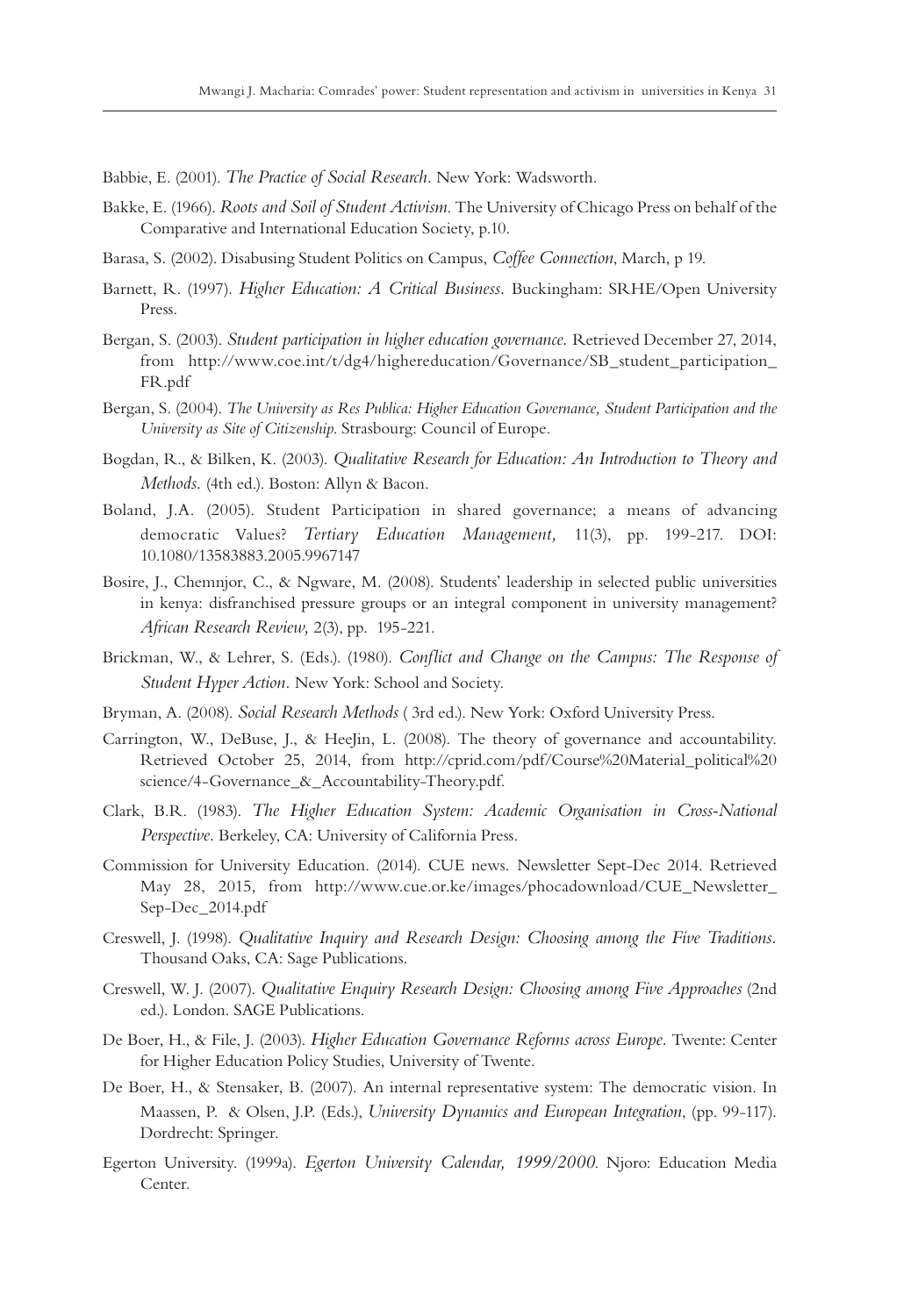Egerton University. (1999b). *Egerton University News*. Njoro: Education Media Center. August, p. 12.

- Eisenstadt, S. (1971). Contemporary student rebellions: Intellectual rebellion and generational conflict. *Acta Sociologica,* 14, pp. 169-182.
- Evans, G.R. (2010). *The University of Oxford: A New History*. London: IB Tauris.
- Freeman, E. (1984). *Strategic Management: A Stakeholder Approach.* New York: Cambridge University Press.
- Gall, M.D., Gall, J.P., & Borg, W.R. (2007). *Educational Research: An Introduction.* ( 8th ed.). Boston: Pearson.
- Goedegebuure, L., & M. Hayden (2007). Overview of the governance in higher education-concepts and issues. *Higher Education Research and Development,* 26, pp.1-11.
- Goleman, D. (2000). *The New Leaders: Transferring the Art of Leadership into Science Results.* London. Little Brown.
- Hall, M., & Symes, A. (2000). *The Way Forward for Student Governance Review at UCT.*  Rondebosch: University of Cape Town.
- Harris, A. (2004). Distributed leadership: Leading or misleading. *Educational Management and Administration*, 32(1), pp. 11-24.
- Hess-Bibes, S., & Leavy, P. (2011). *The Practice of Qualitative Research.* (2nd ed). London. Sage Publications.
- Kenya National Bureau of Statistics. (2015). 2014 Economic survey report highlights. Retrieved July 18, 2015, from http://www.knbs.or.ke
- Kitthananan, A. (2006). Conceptualizing governance. *Journal of societal and societal policy,* 5, pp. 1-19.
- Kvale, S., & Brinkman, S. (2009). *Interviews: Learning the Craft of Qualitative Research Interviewing* (3rd ed.). Los Angeles: Thousand Oaks.
- Lee, H. (1987). The nature and scope of student participation in policy-making in academic government. Proceedings of the 6th international seminar *Current issues in University education of Korea & Japan*. Seoul: Korean Council for University Education.
- Light, D., & Spiegel, J. (1977). *The Dynamics of University Protest*. Chicago: Nelson-Hall Publishers.
- Lizzio, A., & Wilson, K. (2009). Student participation in university governance: The role conception and sense of efficacy of student representatives on departmental committees. *Studies in Higher Education*, 34, pp. 69-84.
- Love, R., & Miller, M. (2003). Increasing student participation in self-governance: A comparison of graduate and undergraduates perception. *College Student Journal,* 37, pp. 532-544.
- Luescher, T.M. (2009). *Student Governance in Transition: University Democratization and Managerialism. A Governance Approach to the Study of Student Politics and the Case of the University of Cape Town.* Doctoral thesis. Cape Town: University of Cape Town. Retrieved July 18, 2015, from https://www.academia.edu/2472714/Student\_governance\_in\_transition\_ University\_democratisation\_and\_managerialism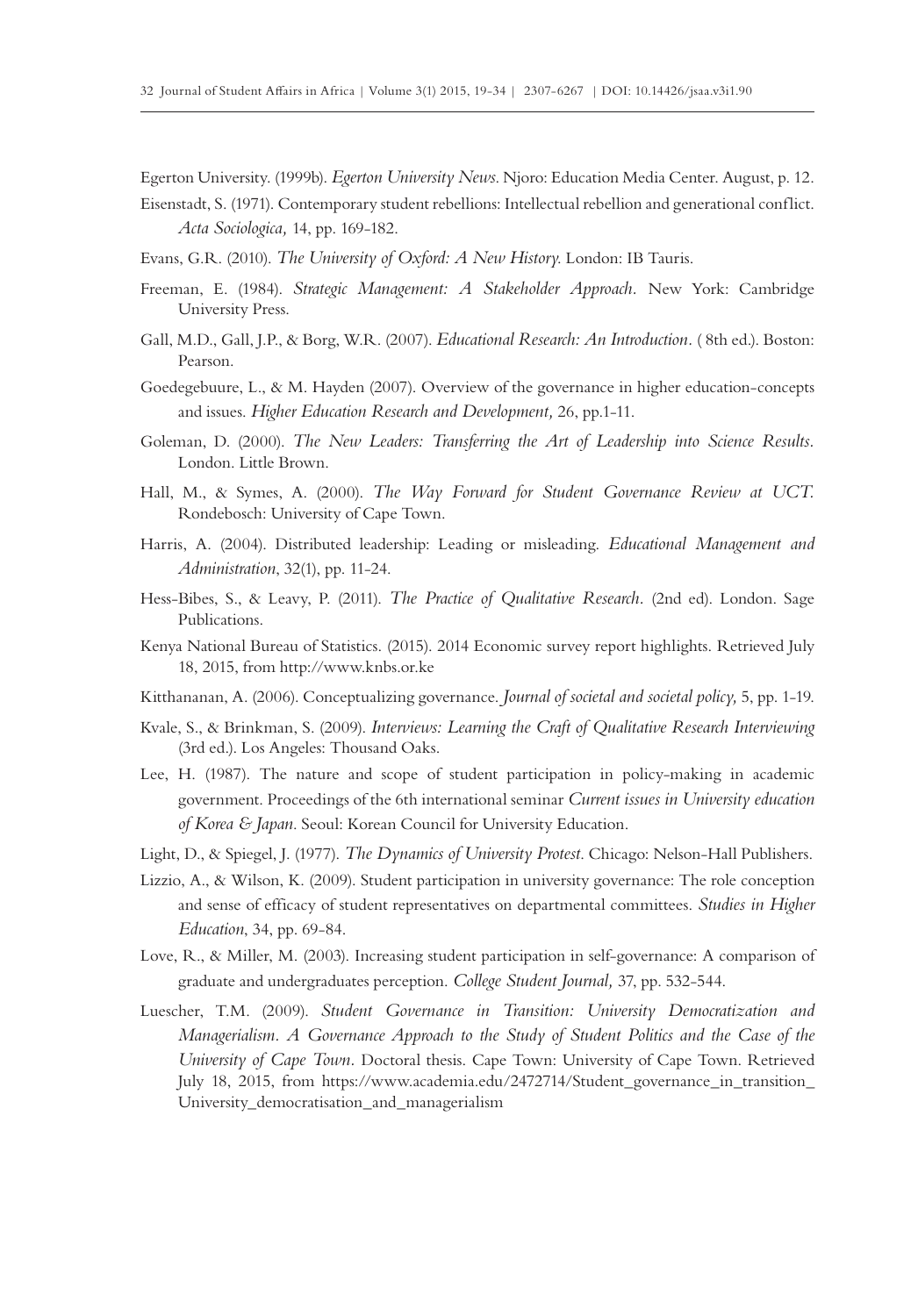- Luescher-Mamashela, T.M. (2010). From university democratisation to managerialism: The changing legitimation of university governance and the place of students. *Tertiary Education and Management,* 16(4), pp. 259-283. DOI: 10.1080/13583883.2010.529161
- Luescher-Mamashela, T.M. (2013). Student representation in university decision-making: Good reasons, a new lens? *Studies in Higher Education,* 38(10), pp. 1442-1456. DOI: 10.1080/03075079.2011.625496
- Luescher-Mamashela, T.M. (2015). Theorising student activism in and beyond the 20th century: The contribution of Philip G. Altbach. In M. Klemenčič, S. Bergan, & R. Primožič (Eds.), *Student Engagement in Europe: Society, Higher Education and Student Governance.* Council of Europe Higher Education Series No. 20. Strasbourg: Council of Europe Publishing.
- Lumby, J. (2003). Distributed leadership in colleges: Leading or misleading? *Educational Management and Administration.* 31(3), pp. 283-293*.*
- Maassen, P. (2003). Shift in governance arrangements. An interpretation of the introduction of new management structure in higher education. In A. Amaral, V.L. Meek & I.M. Larsen (Eds.). *The Higher Education Managerial Revolution?* (pp. 31-53). Dordrecht: Kluwer Academic.
- Margison, S., & Considine, M. (2000). *The Enterprise University: Power, Governance and Reinvention in Australia.* Cambridge: Cambridge University Press.
- Mazrui, A. (1995). The polity and the university: An African perspective. In S.B-S.K Adjibolosoo (Ed.), *The Significance of the Human Factor in African Economic Development* (pp. 165-181). Westport & London: Praeger.
- McGrath, E.J. (1970). *Should Students Share Power?* Philadelphia: Temple University Press.
- Menon, M.E. (2005). Students' views regarding their participation in university governance: Implication for distributed leadership in higher education. *Tertiary Education and Management,* 11(2), pp. 167-182. DOI: 10.1080/13583883.2005.9967145
- Mingle, J.R., & Epper, R.M. (1997). State coordination and planning in an age of entrepreneurship. In L.F. Goodchild, C.D. Lovel, E.R. Hinnes & J. Gill (Eds.), *Public Policy and Higher Education*, Needham Heights: Pearson.
- Miser, K.M. (Ed.). (1988). *Student Affairs and Campus Dissent: Reflection of the Past and Challenge for the Future.* NASPA Monograph Series Vol. 8. Washington, D.C.: National Association of Student Personnel Administrators.
- Mount Kenya University (MKU). (2015). Official website. Retrieved July 18, 2015, from www.mku. ac.ke
- Mwiria, K.L. Ng'ethe, N., Ngome, C., Ouma-Odero, D., Wawire, V., & Wesonga, D. (2007). *Public and Private Universities in Kenya: New Challenges, Issues and Achievements.* Oxford & Nairobi: James Currey Publishers.
- Obiero, N. (2012). *The Involvement of Students Leaders in the Governance of the University: An Implication of Shared Leadership*. Unpublished MPhil Thesis. Oslo: University of Oslo.
- Obondo, A. (2000). *Politics of Participatory Decision-making in Campus Governance*. Nairobi: Faculty of Education, University of Nairobi.
- Ojo, J. (1995). *Students' Unrest in Nigerian Universities: A Legal and Historical Approach*. Ibadan: Spectrum Books.